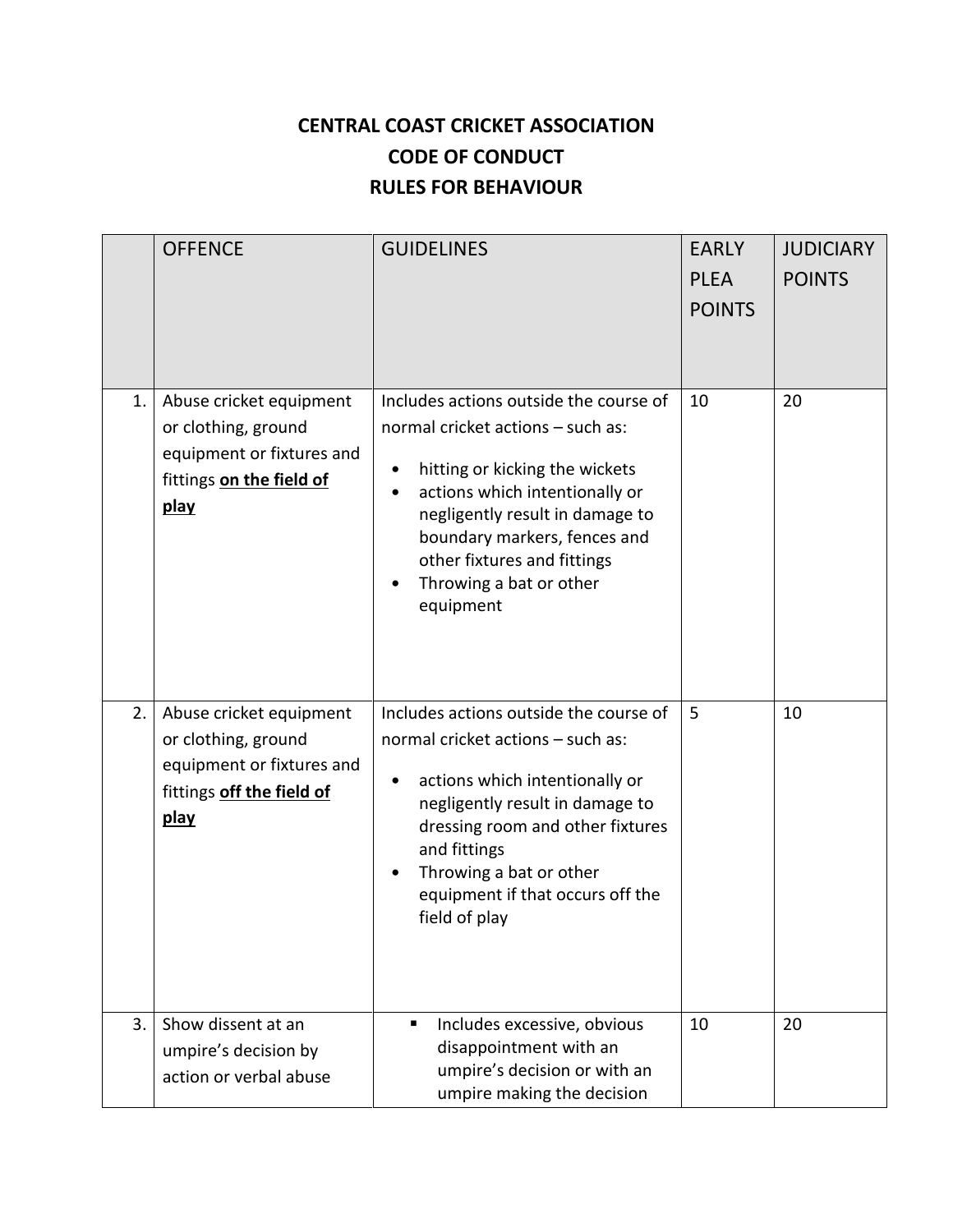|    | <b>OFFENCE</b>                                                        | <b>GUIDELINES</b>                                                                                                                                                                                                                              | <b>EARLY</b>                 | <b>JUDICIARY</b> |
|----|-----------------------------------------------------------------------|------------------------------------------------------------------------------------------------------------------------------------------------------------------------------------------------------------------------------------------------|------------------------------|------------------|
|    |                                                                       |                                                                                                                                                                                                                                                | <b>PLEA</b><br><b>POINTS</b> | <b>POINTS</b>    |
|    |                                                                       |                                                                                                                                                                                                                                                |                              |                  |
|    |                                                                       | and obvious delay in resuming                                                                                                                                                                                                                  |                              |                  |
|    |                                                                       | play or leaving the wicket<br>This rule does not prohibit the<br>п.<br>bowler involved in the<br>decision or the captain from<br>asking an umpire to provide an<br>explanation for a decision<br>Where the dissent is serious see<br>Offence 4 |                              |                  |
| 4. | Show serious dissent at an                                            | Dissent should be classified as serious                                                                                                                                                                                                        | 20                           | 40               |
|    | umpire's decision by                                                  | where the dissent is expressed by a                                                                                                                                                                                                            |                              |                  |
|    | action or verbal abuse                                                | specific action such as a blatant and<br>obvious shaking of the head,                                                                                                                                                                          |                              |                  |
|    |                                                                       | snatching cap from umpire, pointing                                                                                                                                                                                                            |                              |                  |
|    |                                                                       | at pad or inside edge, other displays                                                                                                                                                                                                          |                              |                  |
|    |                                                                       | of anger or abusive language directed                                                                                                                                                                                                          |                              |                  |
|    |                                                                       | at the umpire, or excessive delay in<br>resuming play or leaving the wicket                                                                                                                                                                    |                              |                  |
|    |                                                                       |                                                                                                                                                                                                                                                |                              |                  |
| 5. | Use language that is<br>obscene, offensive or<br>insulting and/or the | This includes swearing and<br>offensive gestures which are<br>not directed at another person<br>- such as swearing in                                                                                                                          | 5                            | 10               |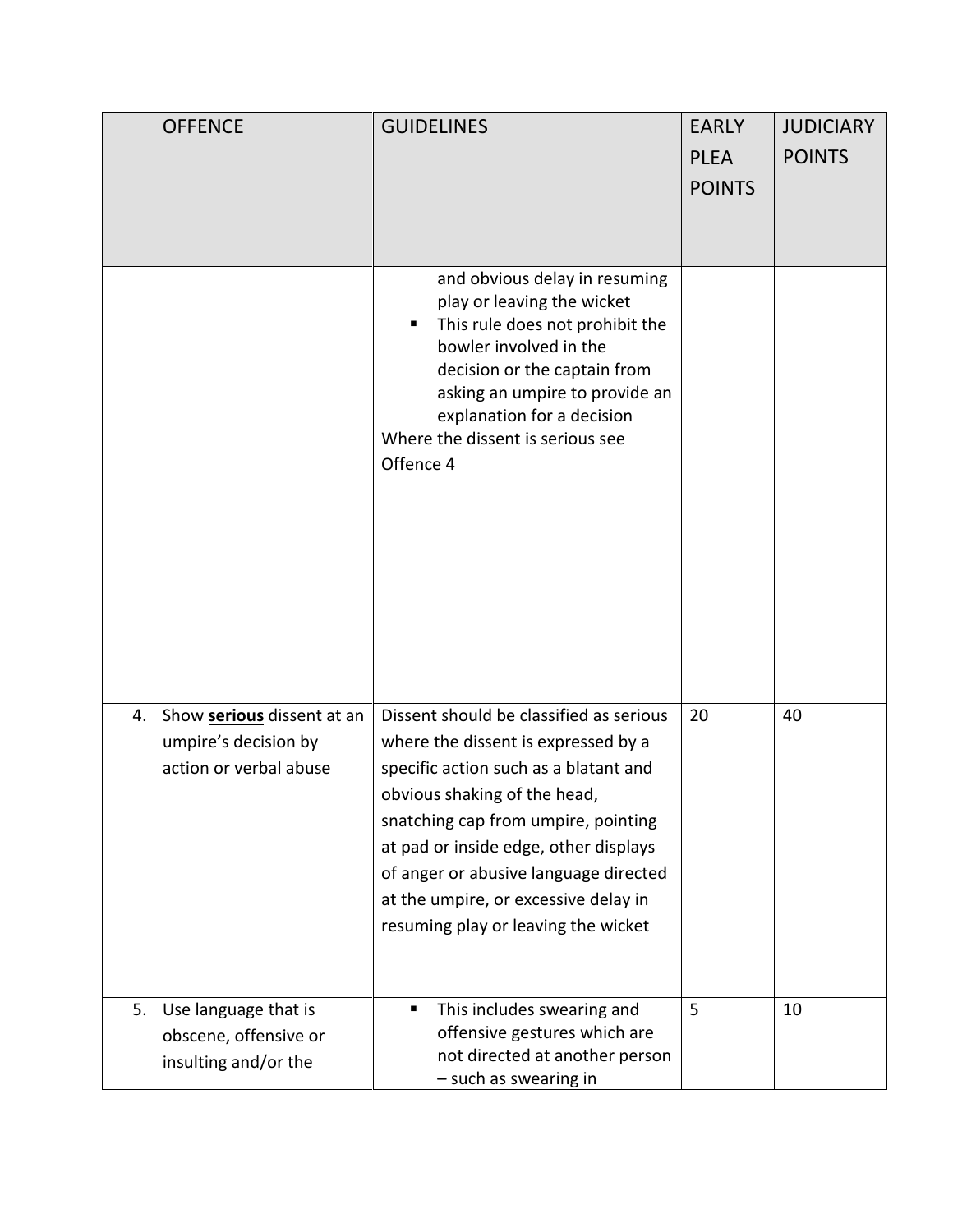|    | <b>OFFENCE</b>                                                                                                                                                                                 | <b>GUIDELINES</b>                                                                                                                                                                                                                                                      | <b>EARLY</b><br><b>PLEA</b><br><b>POINTS</b> | <b>JUDICIARY</b><br><b>POINTS</b> |
|----|------------------------------------------------------------------------------------------------------------------------------------------------------------------------------------------------|------------------------------------------------------------------------------------------------------------------------------------------------------------------------------------------------------------------------------------------------------------------------|----------------------------------------------|-----------------------------------|
|    | making of an obscene<br>and/or offensive gesture<br>not directed at another<br>person                                                                                                          | frustration of one's own poor<br>play or fortune<br>This offence is not intended to<br>penalise trivial behaviour. The<br>extent to which such<br>behaviour is likely to give<br>offence must be taken into<br>account when assessing the<br>seriousness of the breach |                                              |                                   |
| 6. | Use language that is<br>obscene, offensive or of<br>an insulting nature and/or<br>the making of an obscene<br>and/or offensive gesture<br>to another player, official<br>or spectator          | This is language or gestures which are<br>directed at another person                                                                                                                                                                                                   | 10                                           | 20                                |
| 7. | Use language that is<br>obscene, offensive or of a<br>seriously insulting nature<br>and/or the making of an<br>obscene and/or offensive<br>gesture to another player,<br>official or spectator | This is language or gestures which are<br>directed at another person and which<br>are more serious in nature than those<br>in Offence 6                                                                                                                                | 20                                           | 40                                |
| 8. | Engage in excessive<br>and/or frivolous and/or<br>orchestrated appealing                                                                                                                       | Excessive shall mean repeated<br>appealing when the bowler/fielder<br>knows the batsman is not out $-$ with                                                                                                                                                            | 5                                            | 10                                |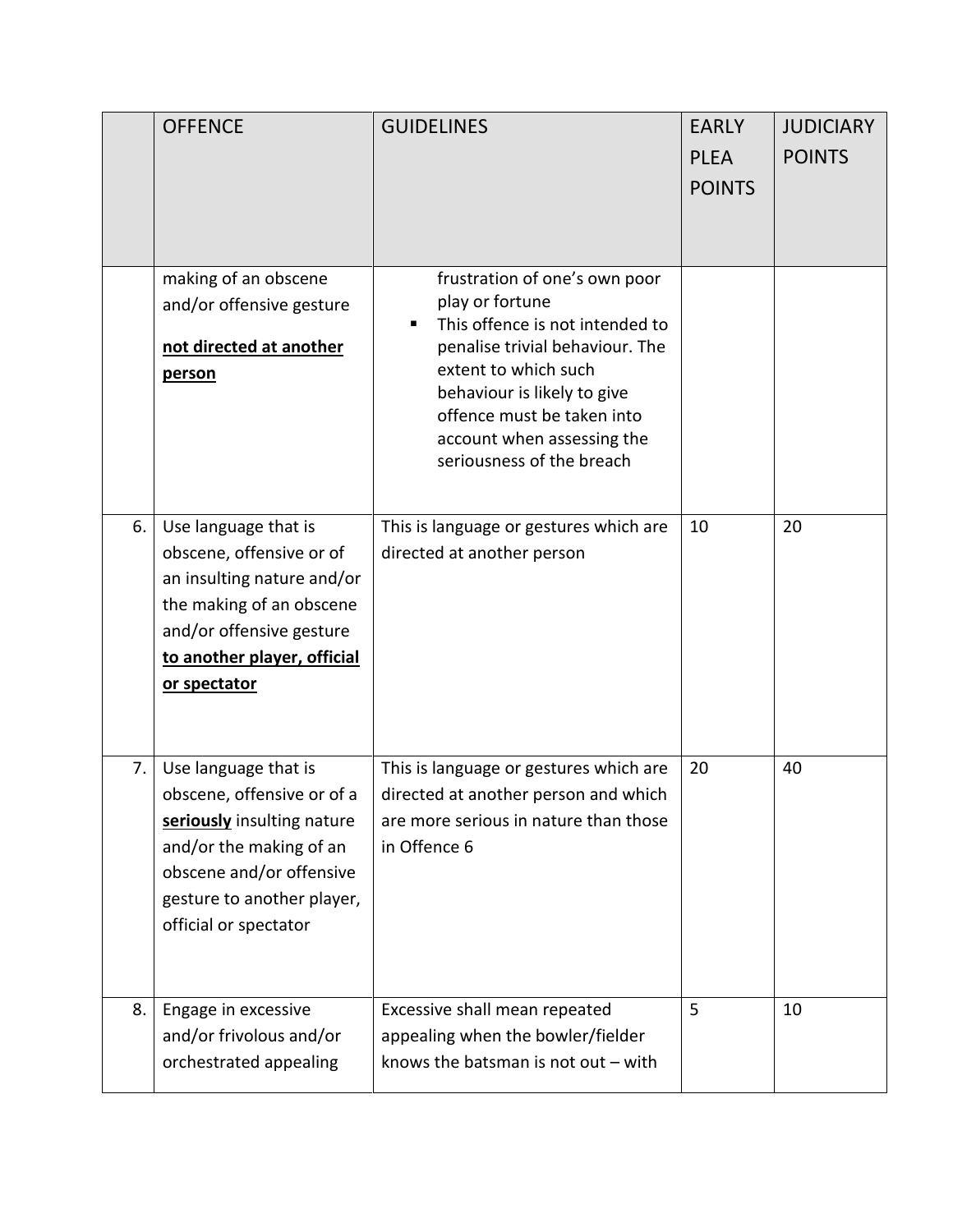|     | <b>OFFENCE</b>                                                                                                                            | <b>GUIDELINES</b>                                                                                                                                                                                                                                                     | <b>EARLY</b><br><b>PLEA</b><br><b>POINTS</b> | <b>JUDICIARY</b><br><b>POINTS</b> |
|-----|-------------------------------------------------------------------------------------------------------------------------------------------|-----------------------------------------------------------------------------------------------------------------------------------------------------------------------------------------------------------------------------------------------------------------------|----------------------------------------------|-----------------------------------|
|     |                                                                                                                                           | the intention of placing the umpire<br>under pressure<br>(It is not intended to prevent loud or<br>enthusiastic appealing. However the<br>practice of celebrating or assuming a<br>dismissal before the decision has<br>been given may also come within this<br>rule) |                                              |                                   |
| 9.  | Charge or advance<br>towards the umpire in an<br>aggressive manner when<br>appealing                                                      |                                                                                                                                                                                                                                                                       | 10                                           | 20                                |
| 10. | Point or gesture towards<br>the pavilion in an<br>aggressive manner upon<br>the dismissal of a batsman                                    |                                                                                                                                                                                                                                                                       | 5                                            | 10                                |
| 11  | Use language that is<br>obscene, offensive,<br>demeaning, intimidating<br>or of an insulting nature<br>upon the dismissal of a<br>batsman | This is the verbal send-off of a<br>batsman by a member of the fielding<br>side on that batsman's dismissal                                                                                                                                                           | 10                                           | 20                                |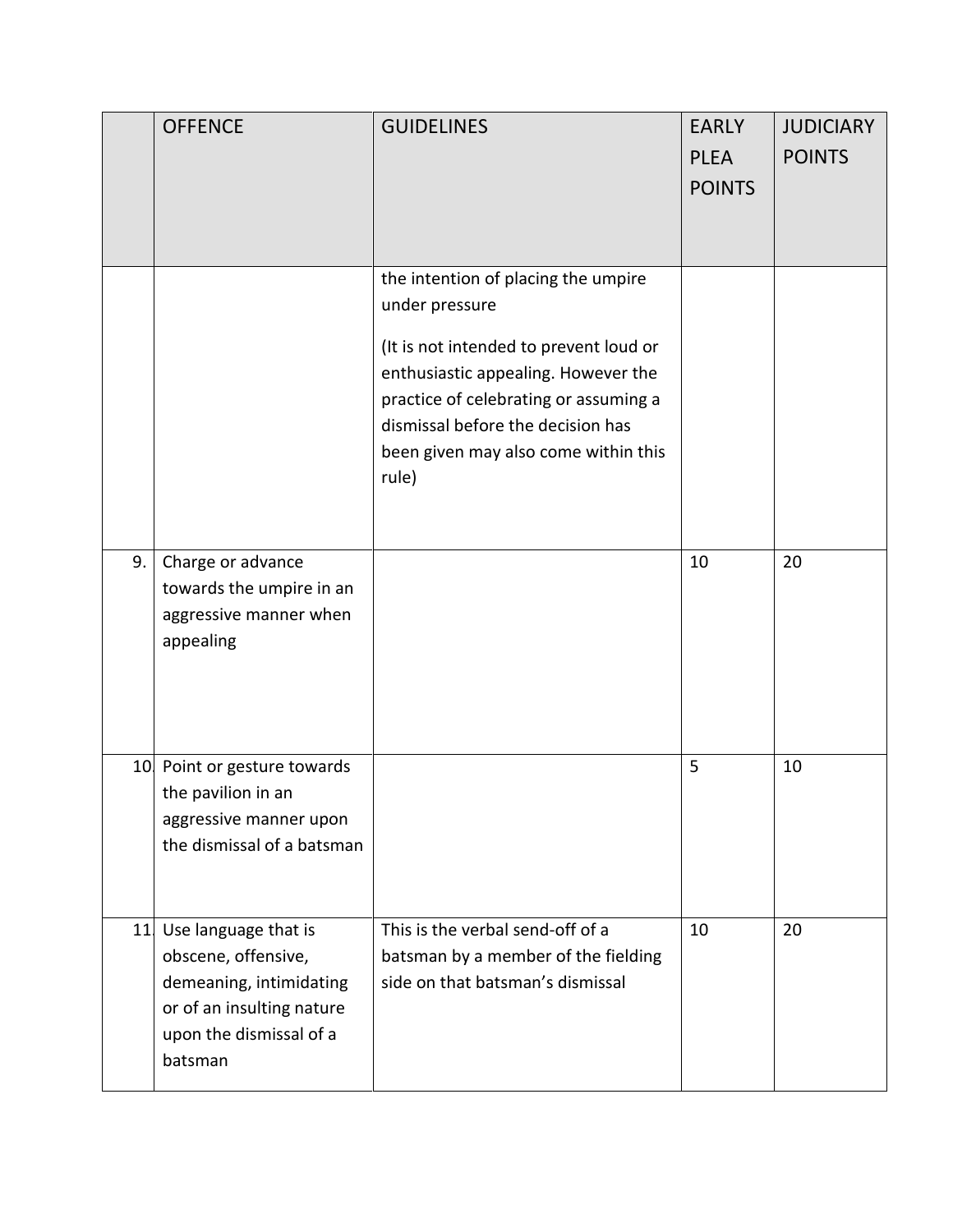|                 | <b>OFFENCE</b>                                                                                                            | <b>GUIDELINES</b>                                                                                                                                                                                                                    | <b>EARLY</b><br><b>PLEA</b><br><b>POINTS</b> | <b>JUDICIARY</b><br><b>POINTS</b> |
|-----------------|---------------------------------------------------------------------------------------------------------------------------|--------------------------------------------------------------------------------------------------------------------------------------------------------------------------------------------------------------------------------------|----------------------------------------------|-----------------------------------|
| 12.             | Engage in inappropriate<br>and deliberate physical<br>contact with other players<br>or officials in the course of<br>play | Where a player deliberately walks or<br>runs into or shoulders another player,<br>official or match official                                                                                                                         | 50                                           | 80                                |
| 13.             | Deliberately and<br>maliciously distract or<br>obstruct another player or<br>official on the field of play                | A deliberate attempt to distract a<br>striker by words or gestures or<br>deliberately shepherd a batsman<br>while running or attempting to run<br>between wickets                                                                    | 10                                           | 20                                |
| 14.             | Deliberately throw the<br>ball at or near a player or<br>official in an inappropriate<br>and/or dangerous manner          | This offence involves a deliberate<br>action on the part of the person who<br>throws the ball and is not intended to<br>penalise a player who is making a<br>genuine effort to run out a batsman                                     | 20                                           | 40                                |
| 15 <sub>l</sub> | Change the condition of<br>the ball                                                                                       | Prohibited behaviour includes picking<br>the seam or deliberately throwing the<br>ball into the ground for the purpose<br>of roughening it up and the<br>application of moisture to the ball<br>(apart from perspiration and saliva) | 10                                           | 20                                |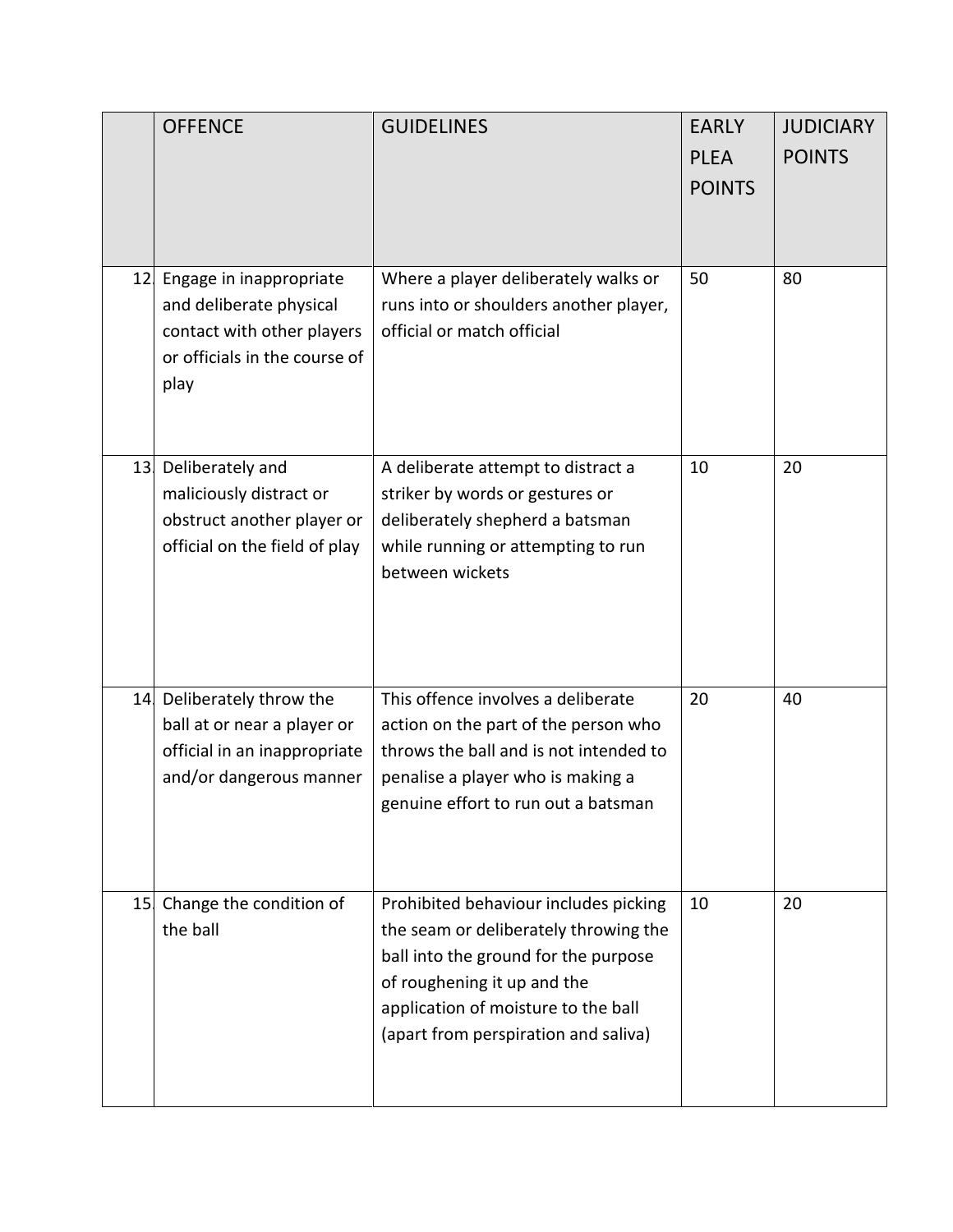|    | <b>OFFENCE</b>                                                                                                                                                                                                                          | <b>GUIDELINES</b>                                                                                                                                                                                                                               | <b>EARLY</b><br><b>PLEA</b><br><b>POINTS</b> | <b>JUDICIARY</b><br><b>POINTS</b> |
|----|-----------------------------------------------------------------------------------------------------------------------------------------------------------------------------------------------------------------------------------------|-------------------------------------------------------------------------------------------------------------------------------------------------------------------------------------------------------------------------------------------------|----------------------------------------------|-----------------------------------|
|    | 16 Attempting to manipulate<br>a match in regard to the<br>result, net run rate, bonus<br>points or otherwise. The<br>captain of any team guilty<br>of such conduct will be<br>held responsible                                         | This includes incidents where a team<br>bats in such a way as to either<br>adversely affect its own, or improve<br>its opponents, bonus points, net run<br>rate or quotient. The person held<br>responsible for this offence is the<br>captain. | 30                                           | 50                                |
| 17 | Intimidate an umpire by<br>language or conduct                                                                                                                                                                                          | Includes appealing in an aggressive or<br>threatening manner                                                                                                                                                                                    | 30                                           | 50                                |
|    | 18 Threaten to assault<br>another player, team<br>official or spectator                                                                                                                                                                 |                                                                                                                                                                                                                                                 | Judiciary                                    | Judiciary's<br><b>Discretion</b>  |
|    | 19 Use language or gestures<br>that offend, insult,<br>humiliate, intimidate,<br>threaten, disparage or<br>vilify another person on<br>the basis of that person's<br>race, religion, colour,<br>descent or national or<br>ethnic origin |                                                                                                                                                                                                                                                 | Judiciary                                    | Judiciary's<br>Discretion         |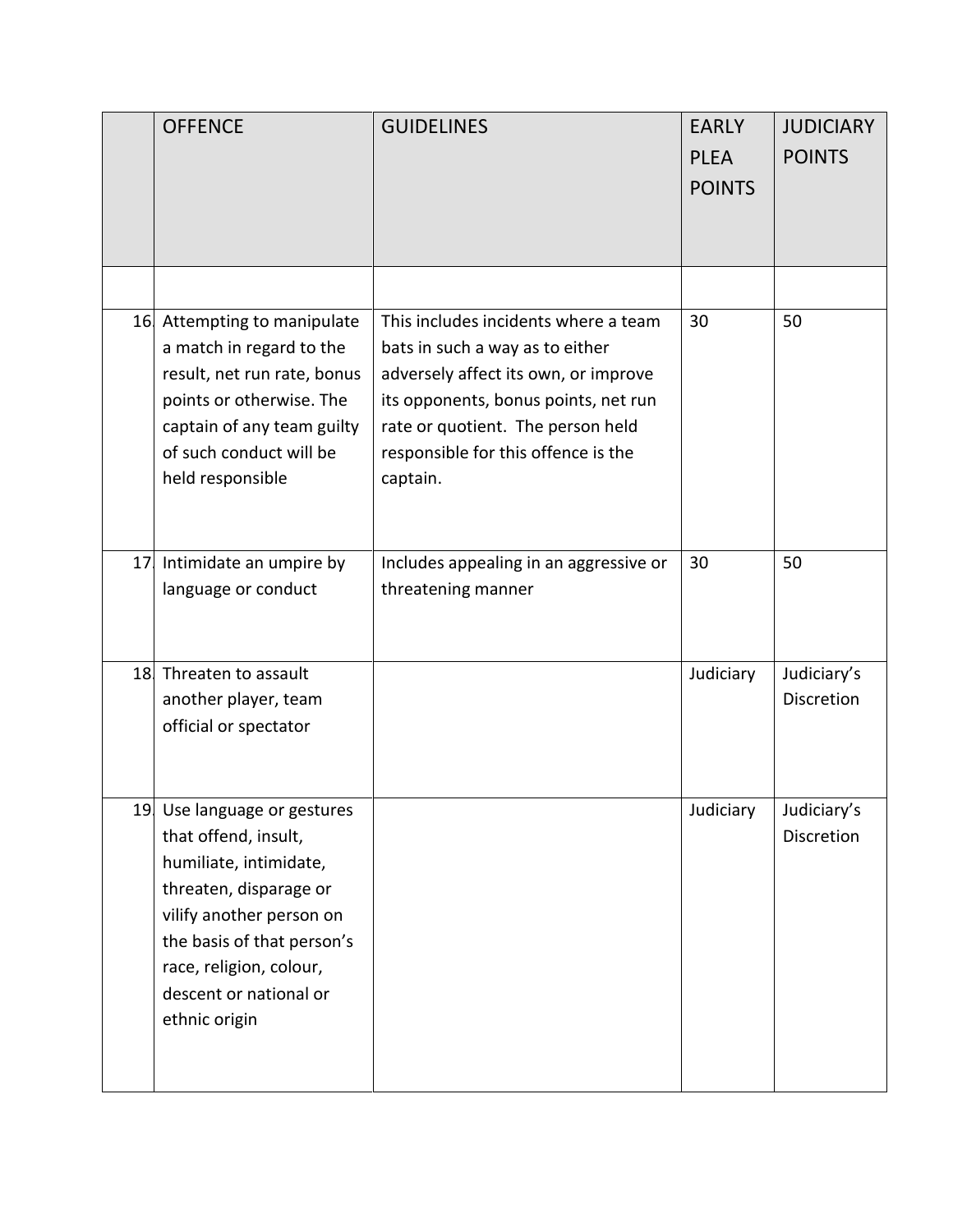|     | <b>OFFENCE</b>                                                                                                                                                                                                                                              | <b>GUIDELINES</b> | <b>EARLY</b><br><b>PLEA</b><br><b>POINTS</b> | <b>JUDICIARY</b><br><b>POINTS</b> |
|-----|-------------------------------------------------------------------------------------------------------------------------------------------------------------------------------------------------------------------------------------------------------------|-------------------|----------------------------------------------|-----------------------------------|
|     |                                                                                                                                                                                                                                                             |                   |                                              |                                   |
|     |                                                                                                                                                                                                                                                             |                   |                                              |                                   |
|     | 20 Use language or gestures<br>that <b>seriously</b> offend,<br>insult, humiliate,<br>intimidate, threaten,<br>disparage or vilify another<br>person on the basis of<br>that person's race,<br>religion, colour, descent<br>or national or ethnic<br>origin |                   | Judiciary                                    | Judiciary's<br>Discretion         |
| 21  | Threaten to assault an<br>umpire                                                                                                                                                                                                                            |                   | Judiciary                                    | Judiciary's<br>Discretion         |
| 22  | Physically assault another<br>player, umpire, official or<br>spectator                                                                                                                                                                                      |                   | Judiciary                                    | Judiciary's<br>Discretion         |
| 23. | Engage in any act of<br>violence on the field of<br>play                                                                                                                                                                                                    |                   | Judiciary                                    | Judiciary's<br>Discretion         |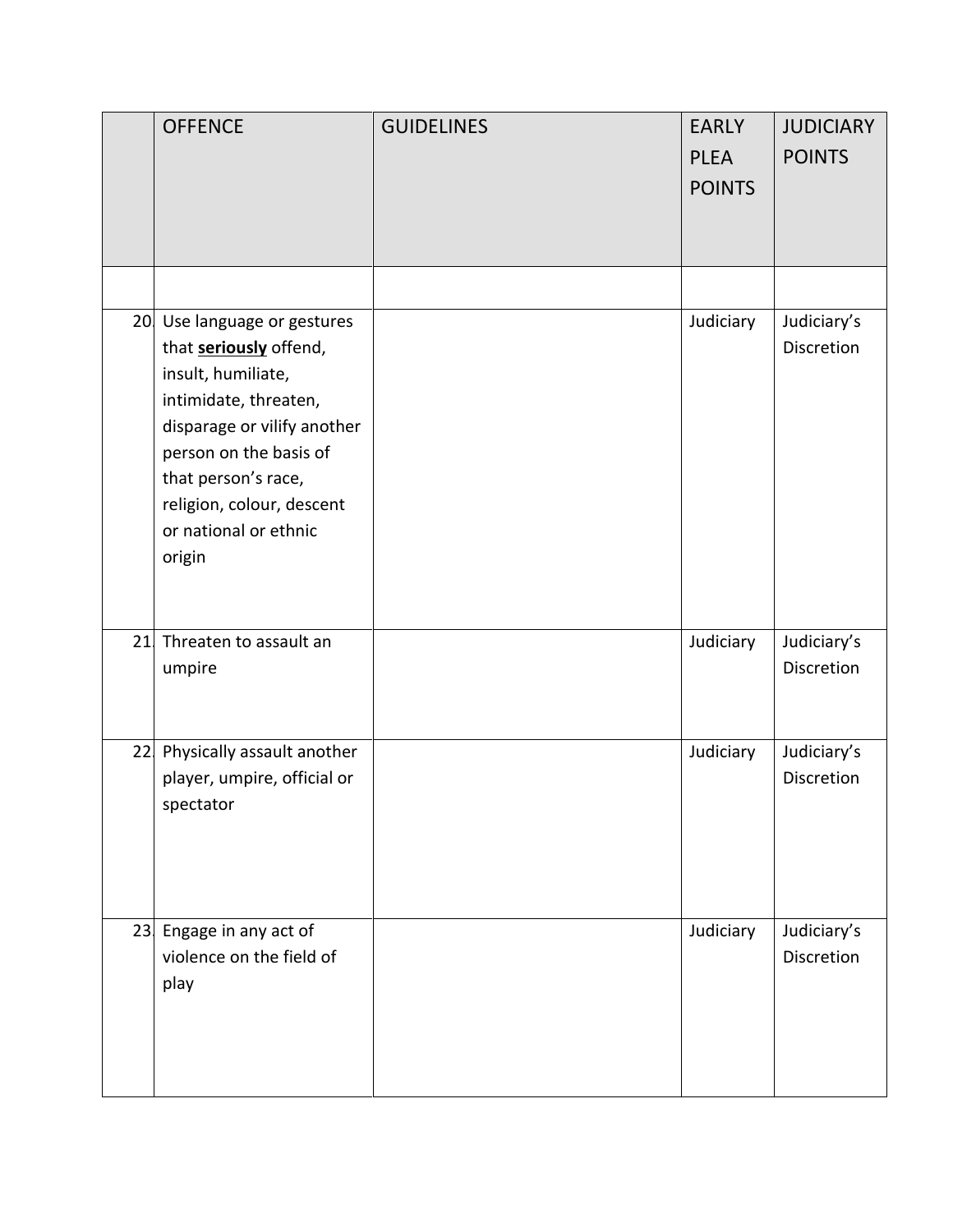| <b>OFFENCE</b>                                                                                                                                                                                                                                                                                                                                                                 | <b>GUIDELINES</b>                                                                                                                                                                                                                                                                                                                                                                                                                                         | <b>EARLY</b><br><b>PLEA</b><br><b>POINTS</b> | <b>JUDICIARY</b><br><b>POINTS</b> |
|--------------------------------------------------------------------------------------------------------------------------------------------------------------------------------------------------------------------------------------------------------------------------------------------------------------------------------------------------------------------------------|-----------------------------------------------------------------------------------------------------------------------------------------------------------------------------------------------------------------------------------------------------------------------------------------------------------------------------------------------------------------------------------------------------------------------------------------------------------|----------------------------------------------|-----------------------------------|
| 24 Players must obey the<br>Laws of Cricket and play<br>within the spirit of the<br>game. The captain and<br>team coach must use their<br>best efforts to ensure that<br>their team and individual<br>members of the team<br>comply with this rule                                                                                                                             | This is meant as a general rule to<br>$\bullet$<br>deal with situations where the<br>facts or gravity or seriousness of<br>the incident are not adequately<br>or clearly covered elsewhere in<br>this Code<br>Conduct prohibited under this<br>$\bullet$<br>rule includes time wasting and<br>any conduct which is considered<br>"unfair play" under Law 42 of the<br>Laws of Cricket<br>This rule does not punish<br>$\bullet$<br>unintentional breaches | Judiciary                                    | Judiciary's<br>Discretion         |
| 25 Without limiting any other<br>rule, players, umpires,<br>Club members and<br>officials must not at any<br>time engage in behaviour<br>unbecoming to a player,<br>umpire, Club member or<br>official that could bring<br>the game of cricket into<br>disrepute or be harmful to<br>the interests of cricket or<br>which is disorderly or<br>improper conduct or<br>behaviour | This is meant as a general rule to<br>$\bullet$<br>deal with situations where the<br>facts or gravity or seriousness of<br>the incident are not adequately<br>or clearly covered elsewhere in<br>this Code<br>It is intended to include serious or<br>$\bullet$<br>repeated misconduct, unruly<br>behaviour and cheating during<br>play                                                                                                                   | Judiciary                                    | Judiciary's<br>Discretion         |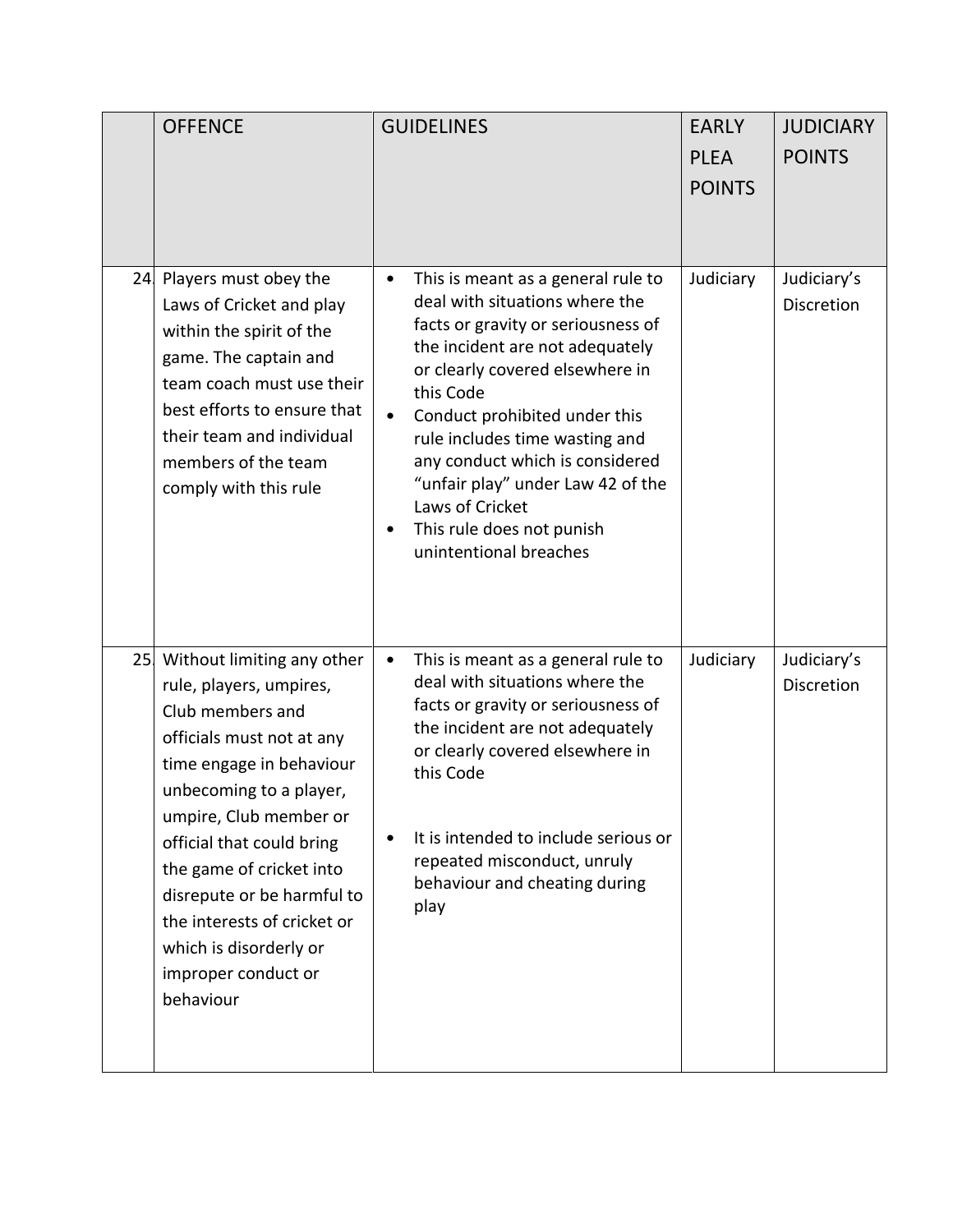|    | <b>OFFENCE</b>                             | <b>GUIDELINES</b>                                                                                                                                                                                                                                                                                                                                                                                                 | <b>EARLY</b><br><b>PLEA</b><br><b>POINTS</b> | <b>JUDICIARY</b><br><b>POINTS</b> |
|----|--------------------------------------------|-------------------------------------------------------------------------------------------------------------------------------------------------------------------------------------------------------------------------------------------------------------------------------------------------------------------------------------------------------------------------------------------------------------------|----------------------------------------------|-----------------------------------|
|    | 26 Breach of captain's<br>responsibilities | A captain is responsible for<br>any breach of this Code which<br>the captain could reasonably<br>have prevented<br>This would include failure by a<br>captain to attempt to prevent<br>members of his team from<br>breaching the Code<br>Where there is no official<br>umpire it is the captain's<br>responsibility to appoint<br>players from his team who are<br>capable of impartially<br>performing that role | Judiciary                                    | Judiciary's<br>Discretion         |
| 27 | Alcohol                                    | No player, umpire or anyone else<br>participating in a game may<br>consume alcohol between the<br>time the game begins and the<br>time when stumps are officially<br>drawn on that day.                                                                                                                                                                                                                           | Judiciary                                    | Judiciary's<br><b>Discretion</b>  |

**CLARIFICATION:** The level of society's acceptance of what was once considered "offensive language" has to be considered when raising a charge. The key aspects are the context in which the language is used, the level of aggression in using the language, the extent to which the language was directed at another person/s, and the position of